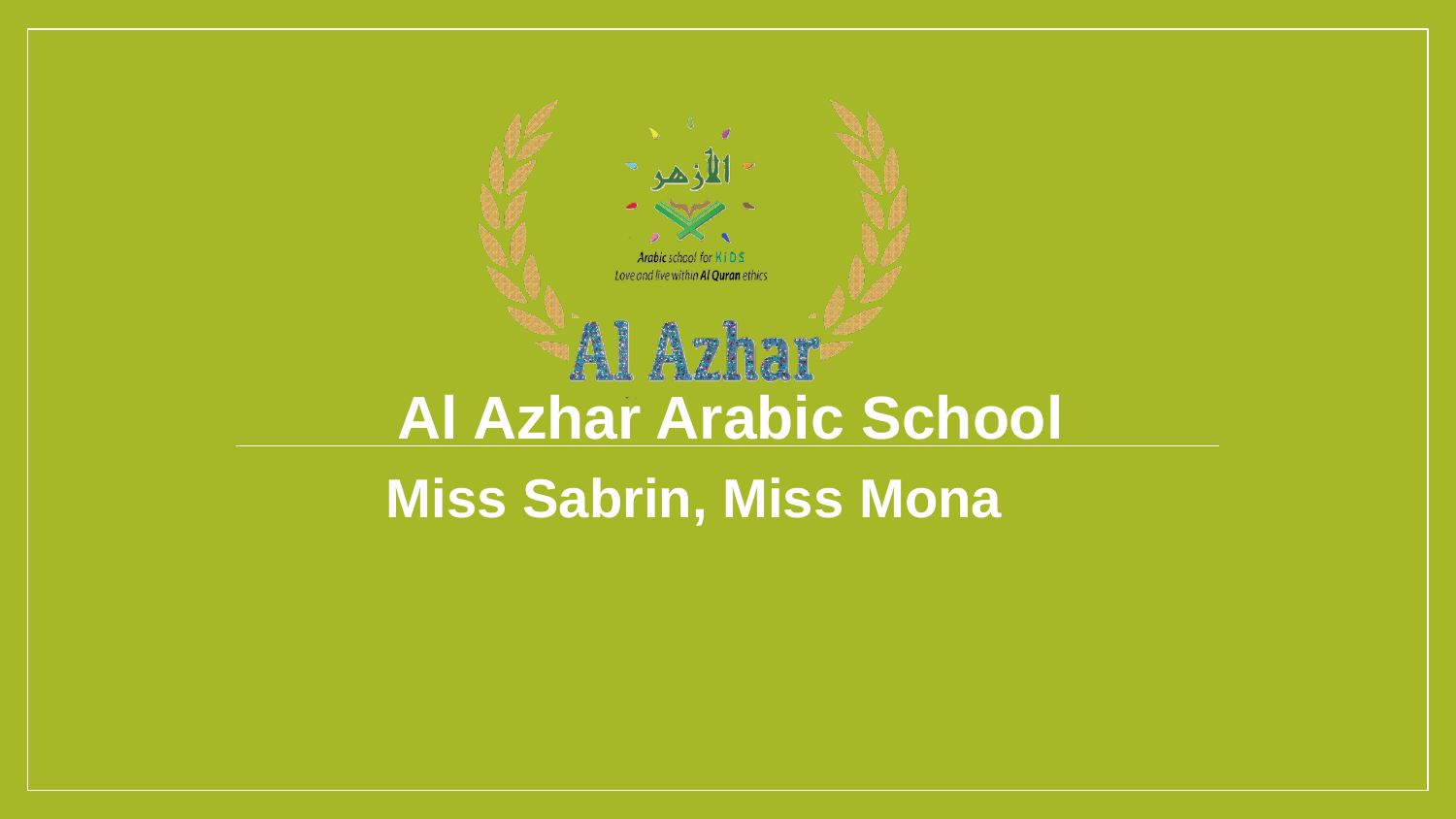*Reception, Islamic Studies* The Month of Ramadan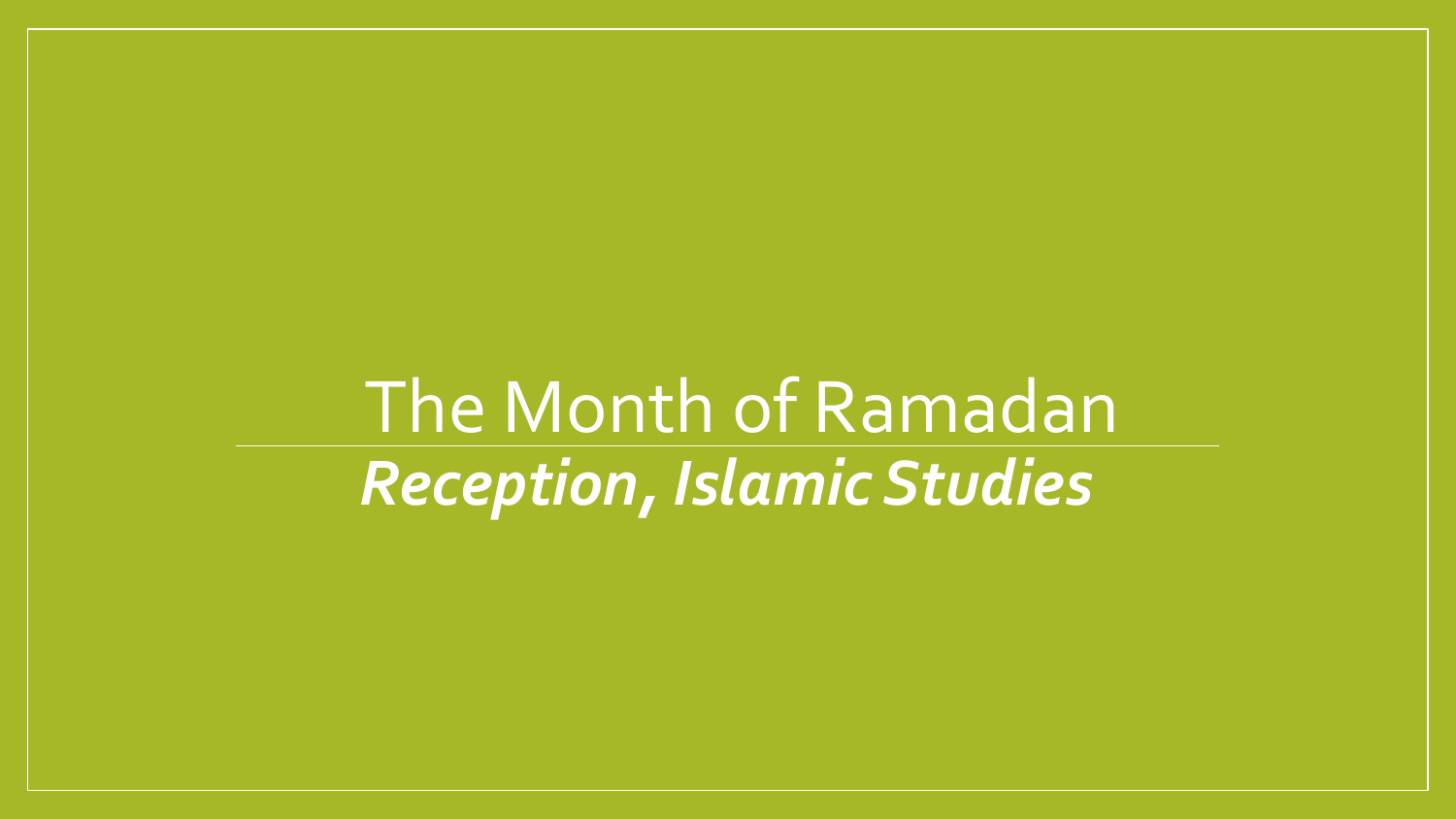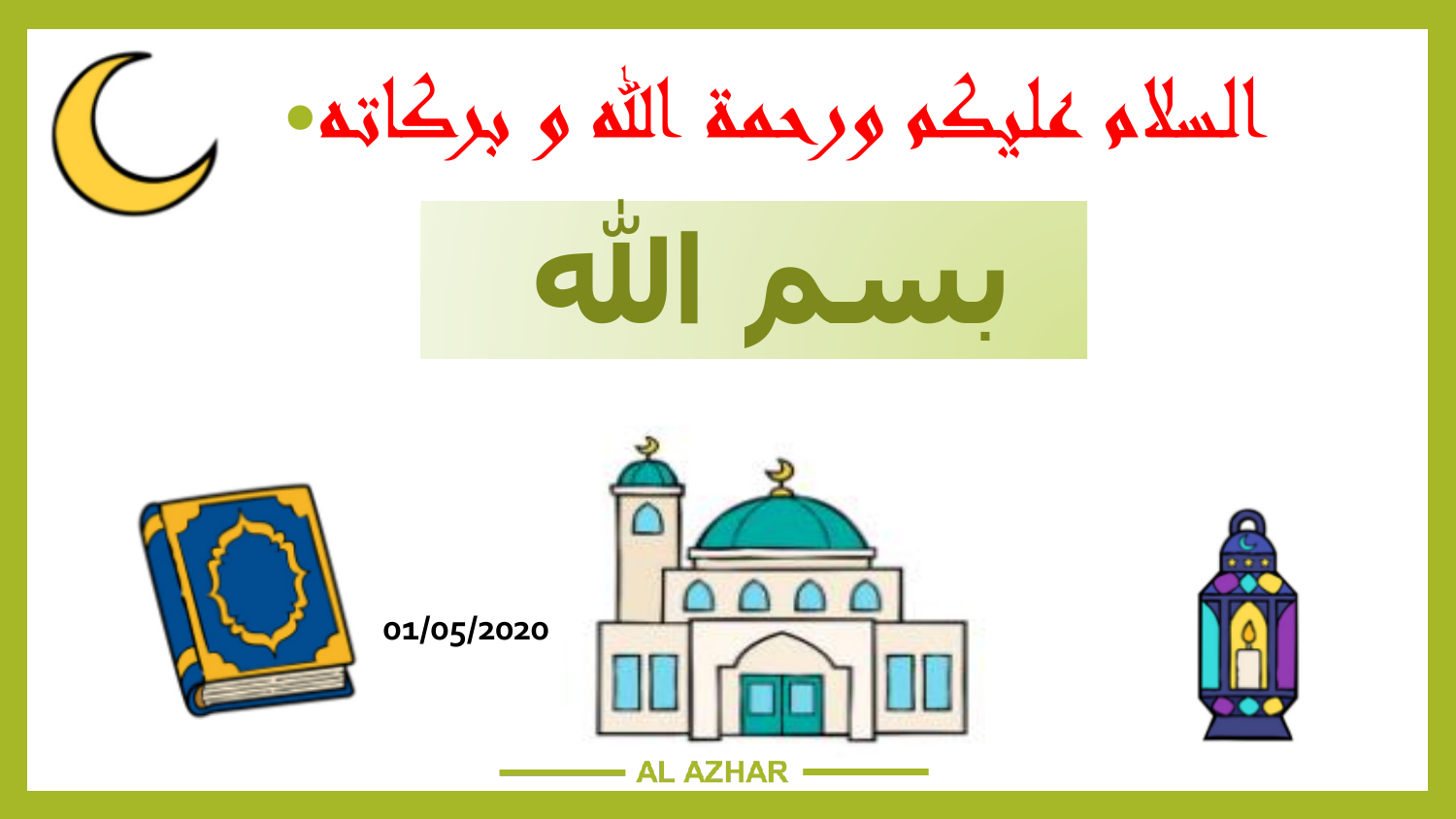

# **RAMADAN is so special**



Www.attitravidit.com

**AL AZHAR**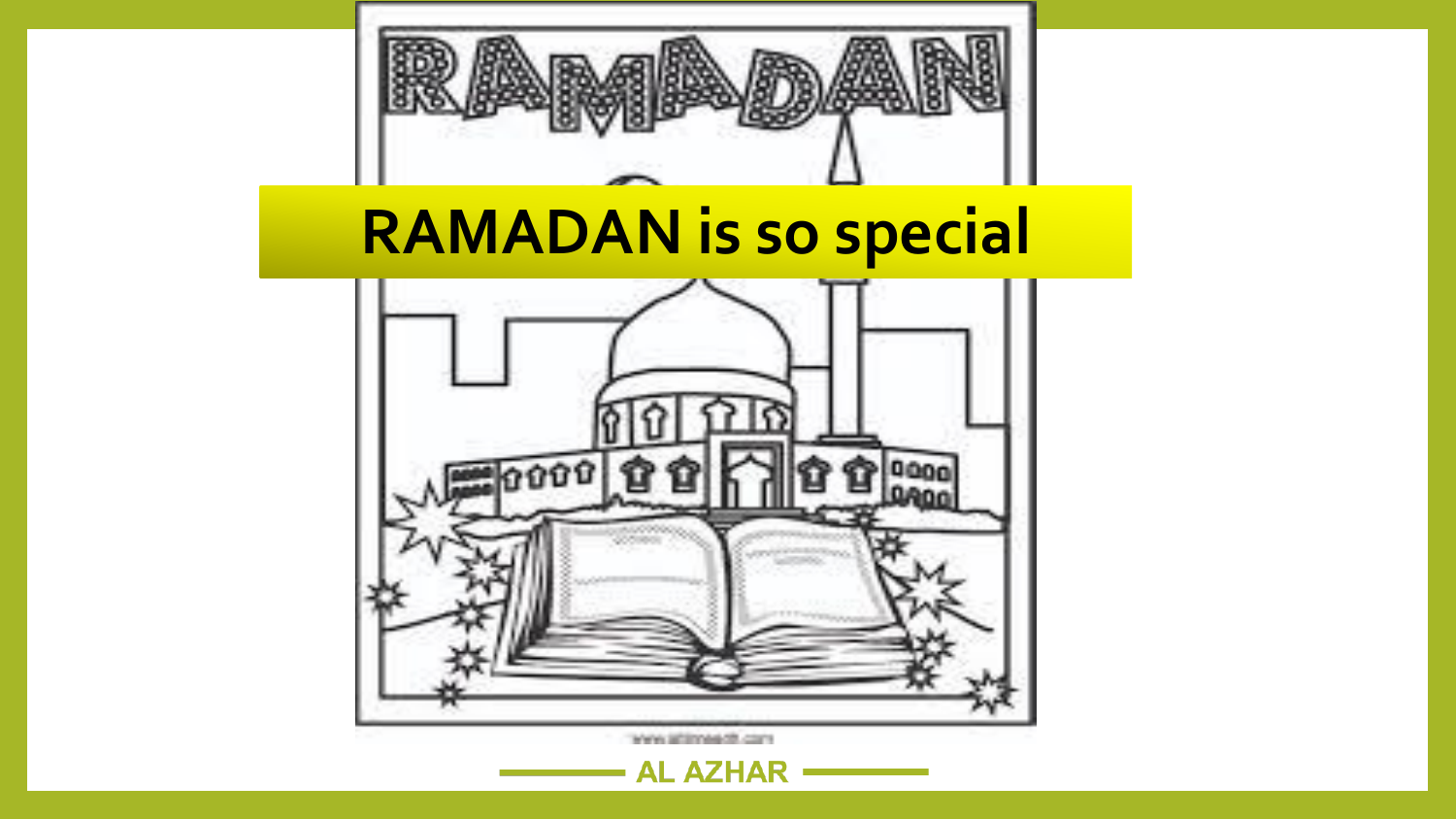# How do we know when Ramadan starts?

The normal calendar that you all know starts with **January** and finishes with December it is based on *the sun* . Muslims have their special calendar it is called THE ISLAMIC CALENDAR, it is based on *the moon* .



So we observe the moon ( we see a *crescent moon*) to know when each new month begins.

*The crescent moon looks like this*



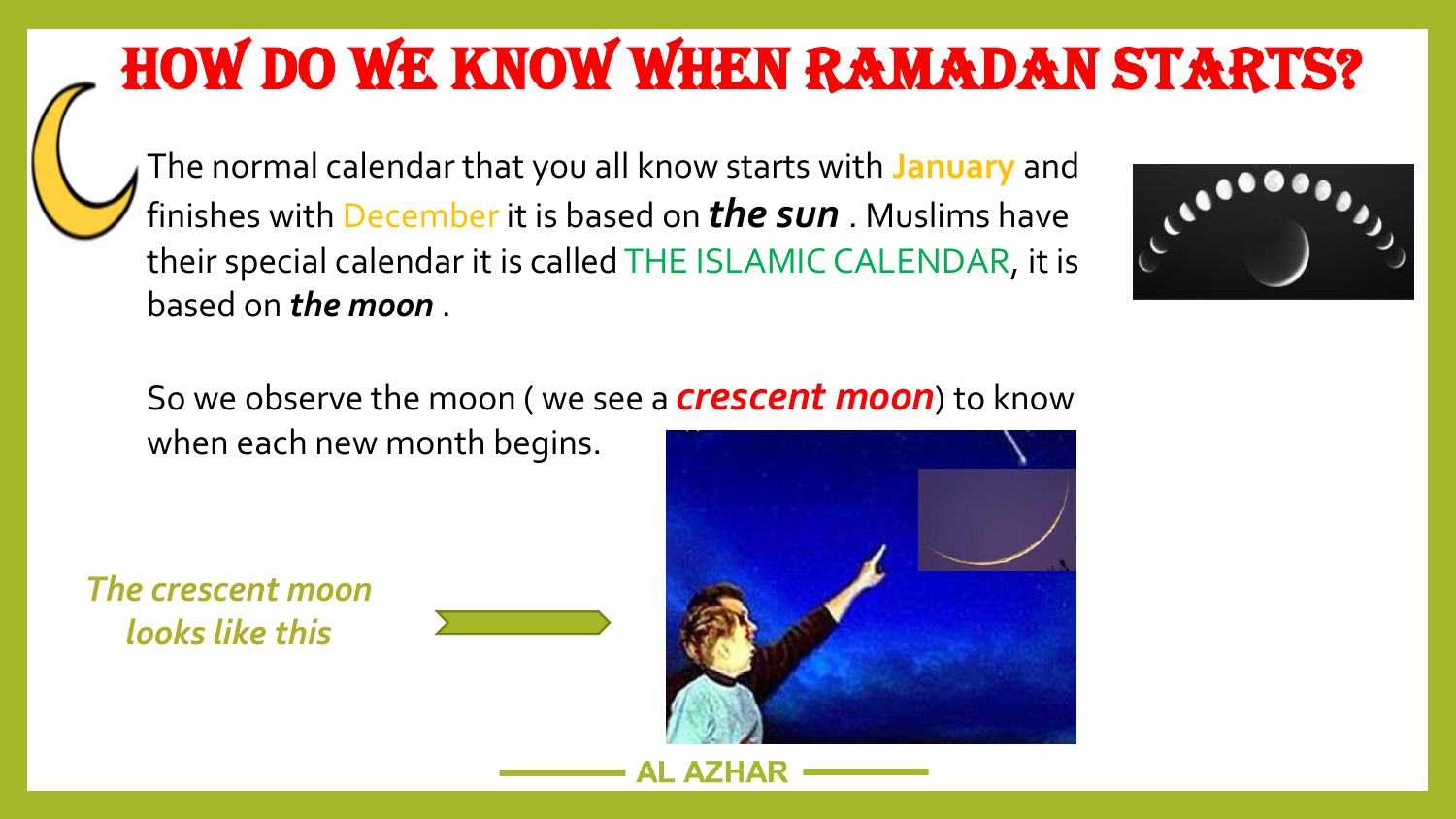**Ramadan is the ninth month (9 th) in the Islamic** 

( it starts with Muharram and finishes with Dhul Hijjah)



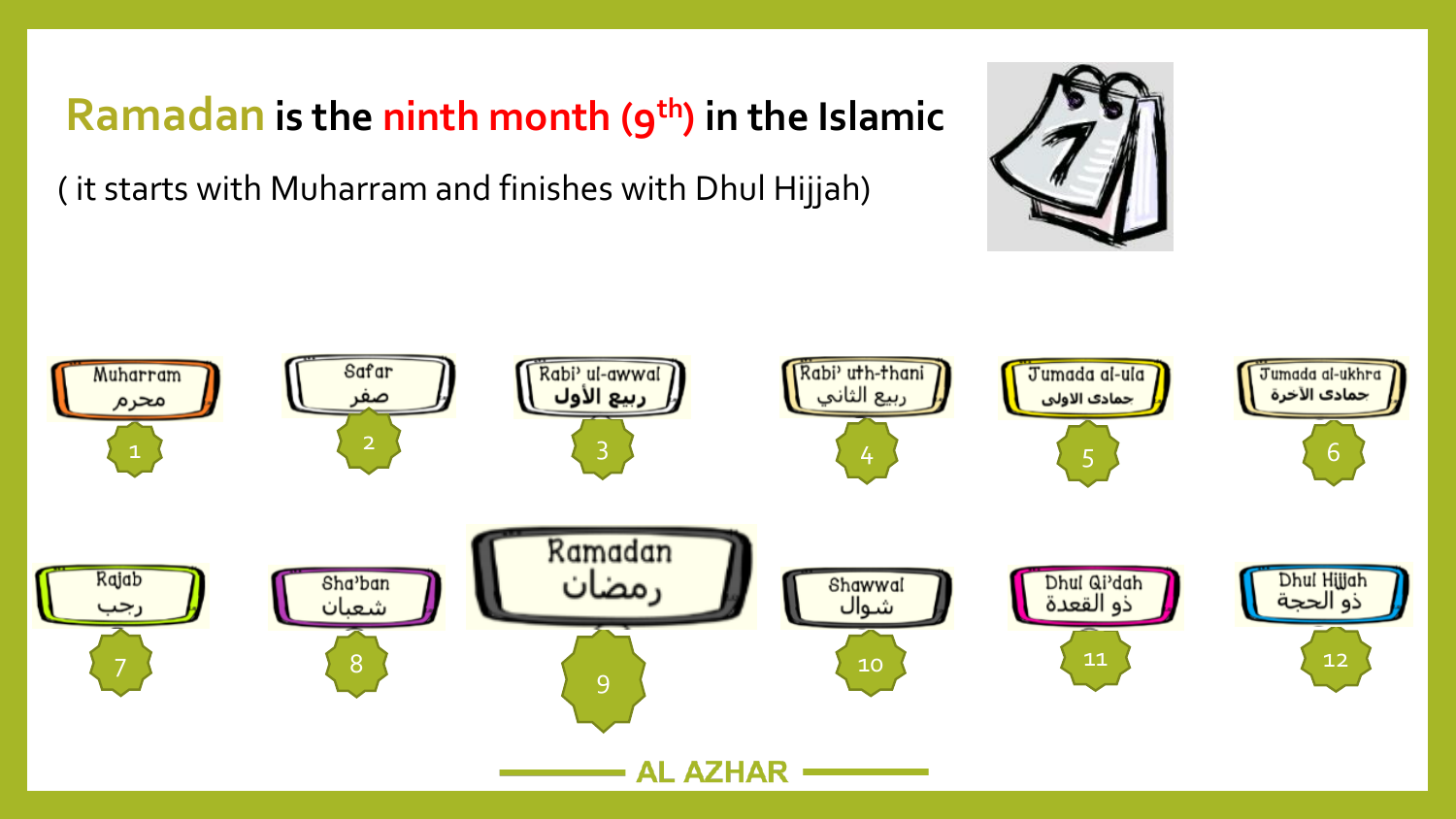

#### **Ramadan is not like any other month, it is the BEST month in the entire year!**

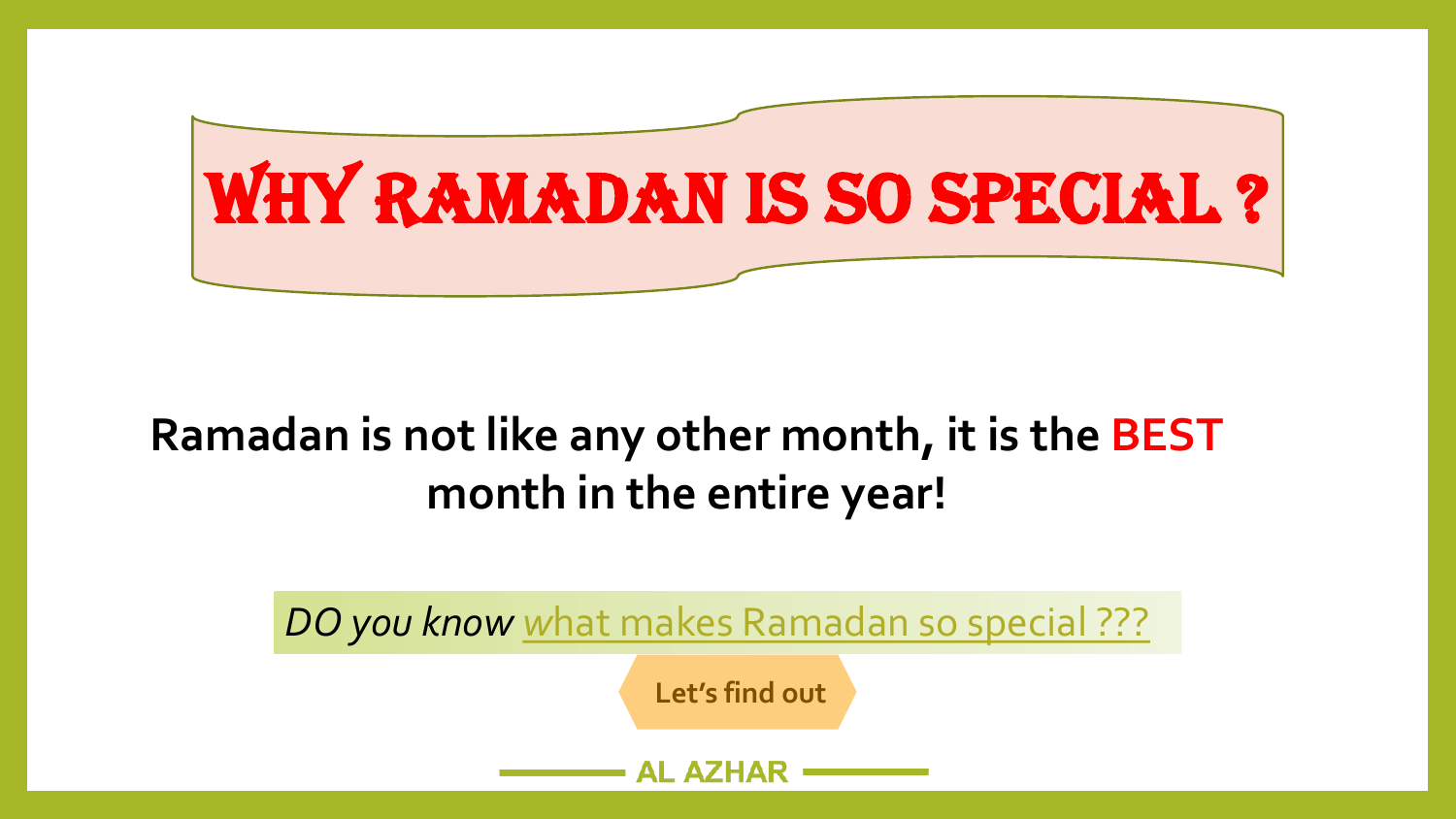#### Ramadan is so special because:

☆ 1/ It was during Ramadan that the first verses (ayat) of **QURAN** were revealed to PROPHET **MOHAMED** ( SAW) through angel **JIBRIL**



❖ 2/ In the month of Ramadan ALLAH rewards you more and more for your good deeds than during other months, and *forgives* more.



 $\frac{1}{2}$  The dua of a fasting person when he breaks his fast is not rejected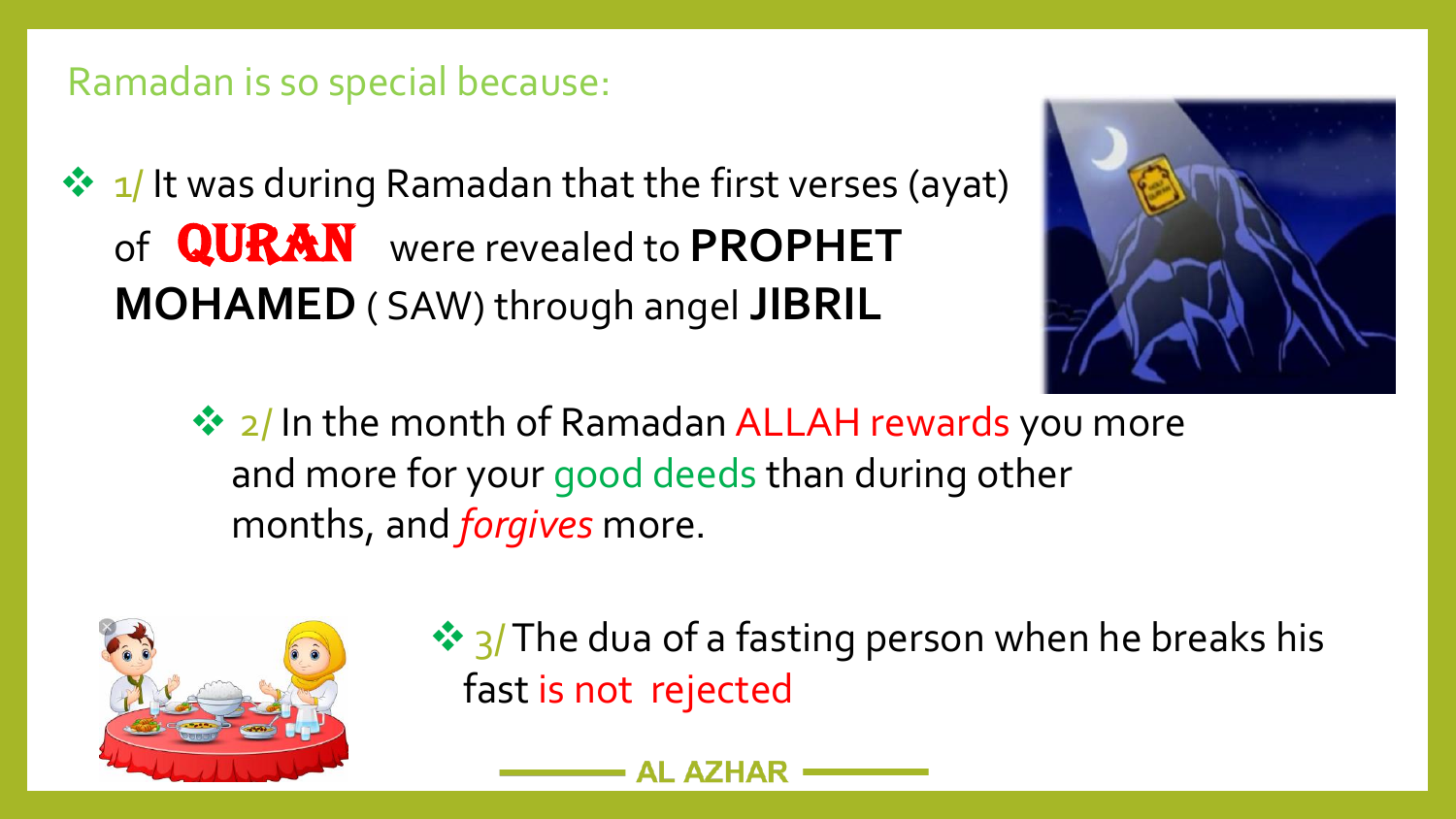4/ALSO, In Ramadan the gates of *paradise* are **OPEN** and the gates of *Hell* are **CLOSED**, and the devils are chained

#### **→ 5/ RAMADAM is like an ERASER**, it could erase your SINS in the past

 *6/ Ramadan is the month in which the Quran was sent down on the night, which is called Laylat al QADR " the night of Al-Qadr is better than a thousand months" (our next lesson.. the blessed night)*

### **1 NIGHT = 1000 MONTHS**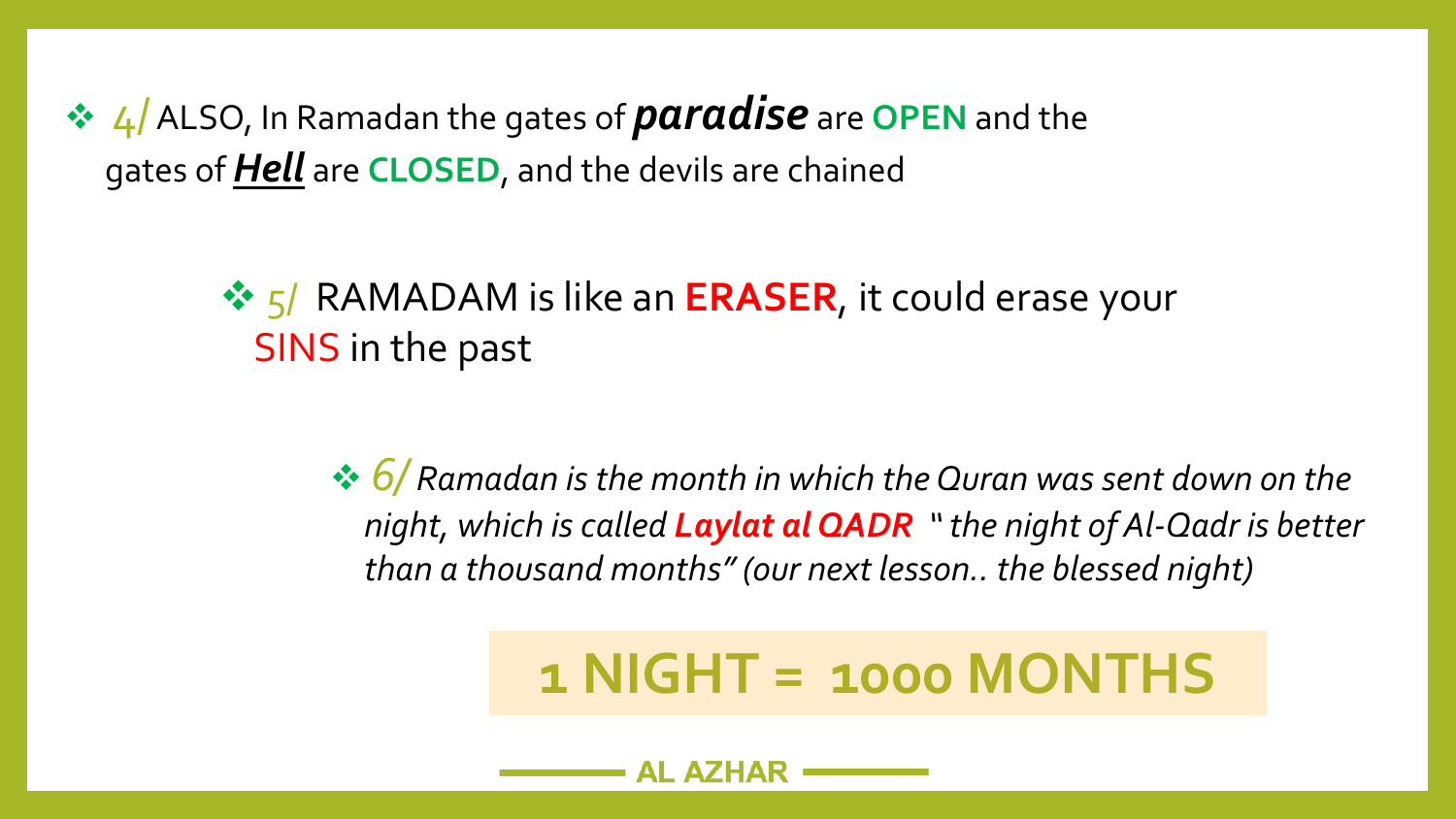### **Who must fast and who is excused**

All adult Muslims have to fast Ramadan, except for those that are excused from fasting.

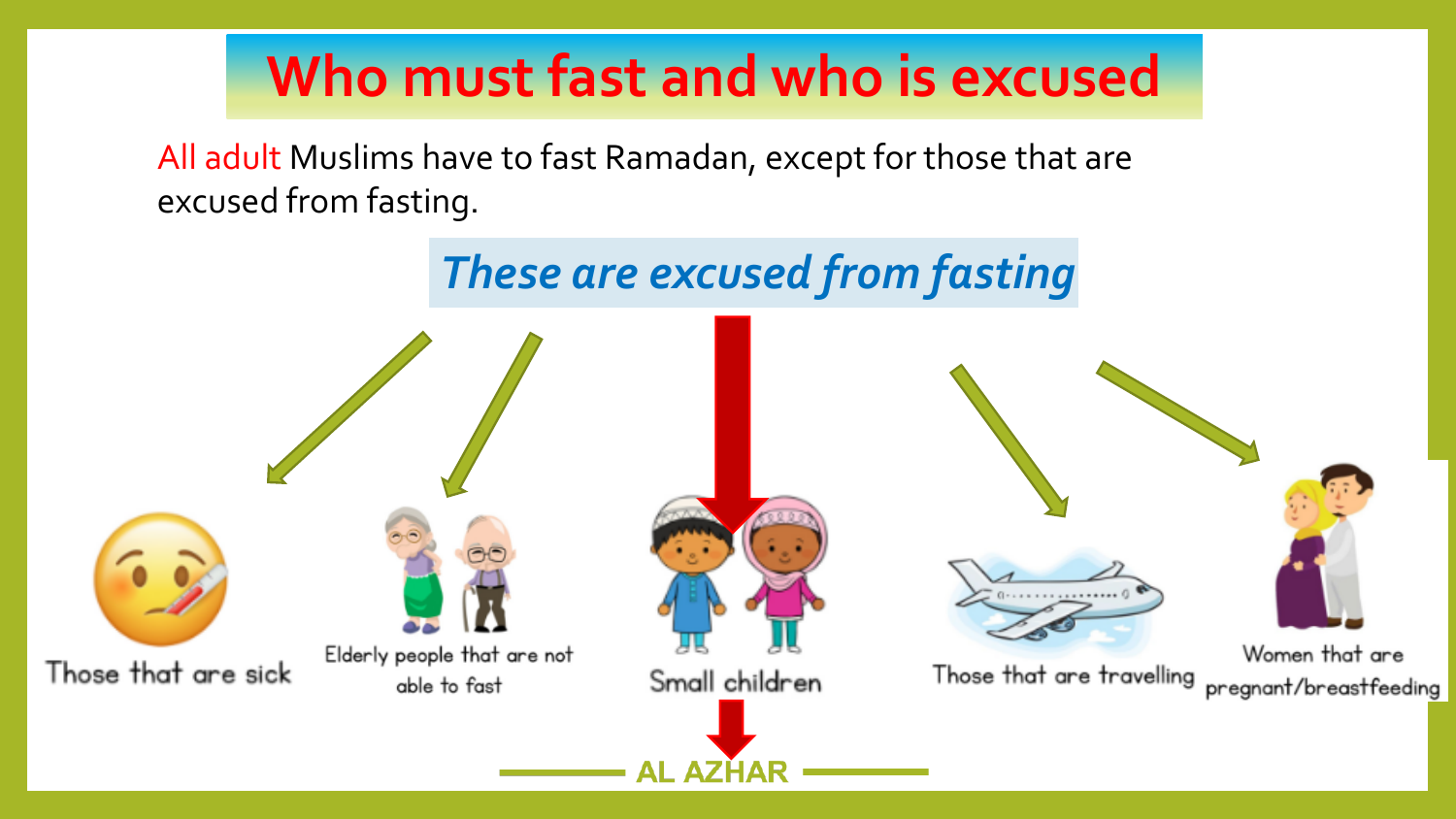#### *Do children have to fast?*

It is not obligatory for you children to fast. However, some of you may fast part of a day ( a couple of hours a day or so) or a whole day to practise, so that it will be easier for you to fast the entire day later on when you are older enough.

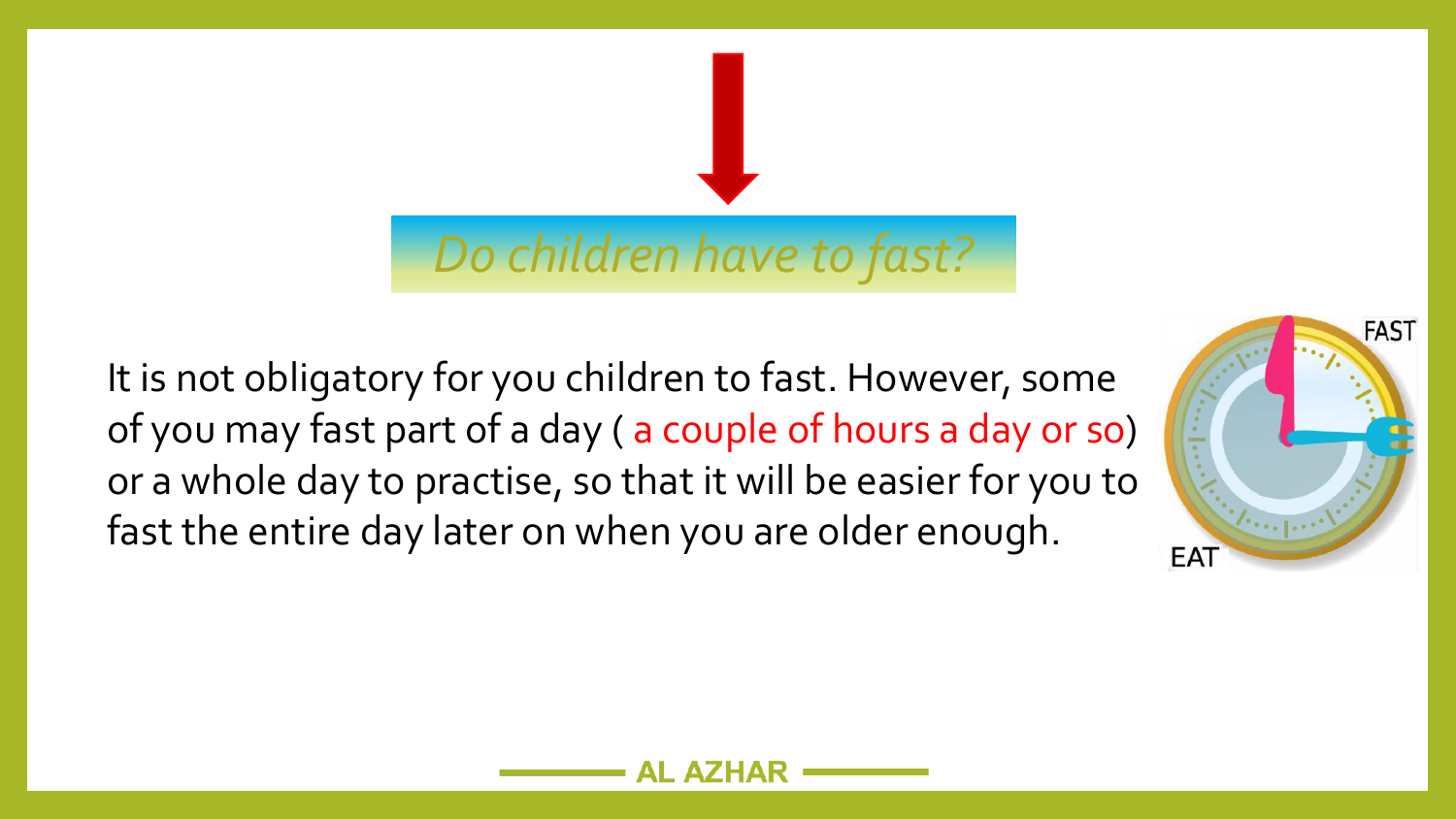#### **Do you know how long do we fast ??**

We should fast the *whole* month of Ramadan

But sometimes the month is 30 days and sometimes it is only 29 days

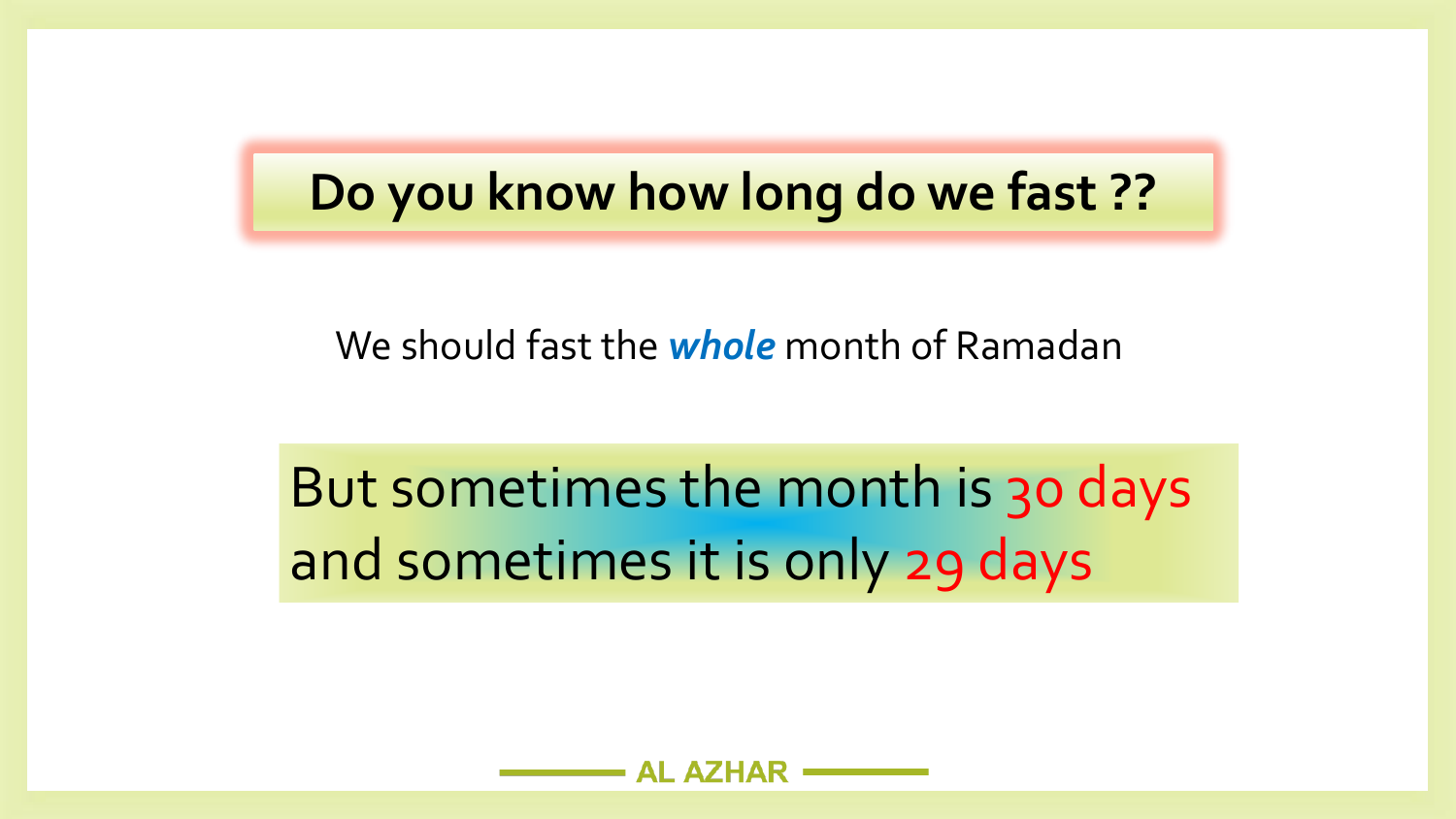### How do we know that the month is over...





#### Of course **NO**, we look for the new crescent moon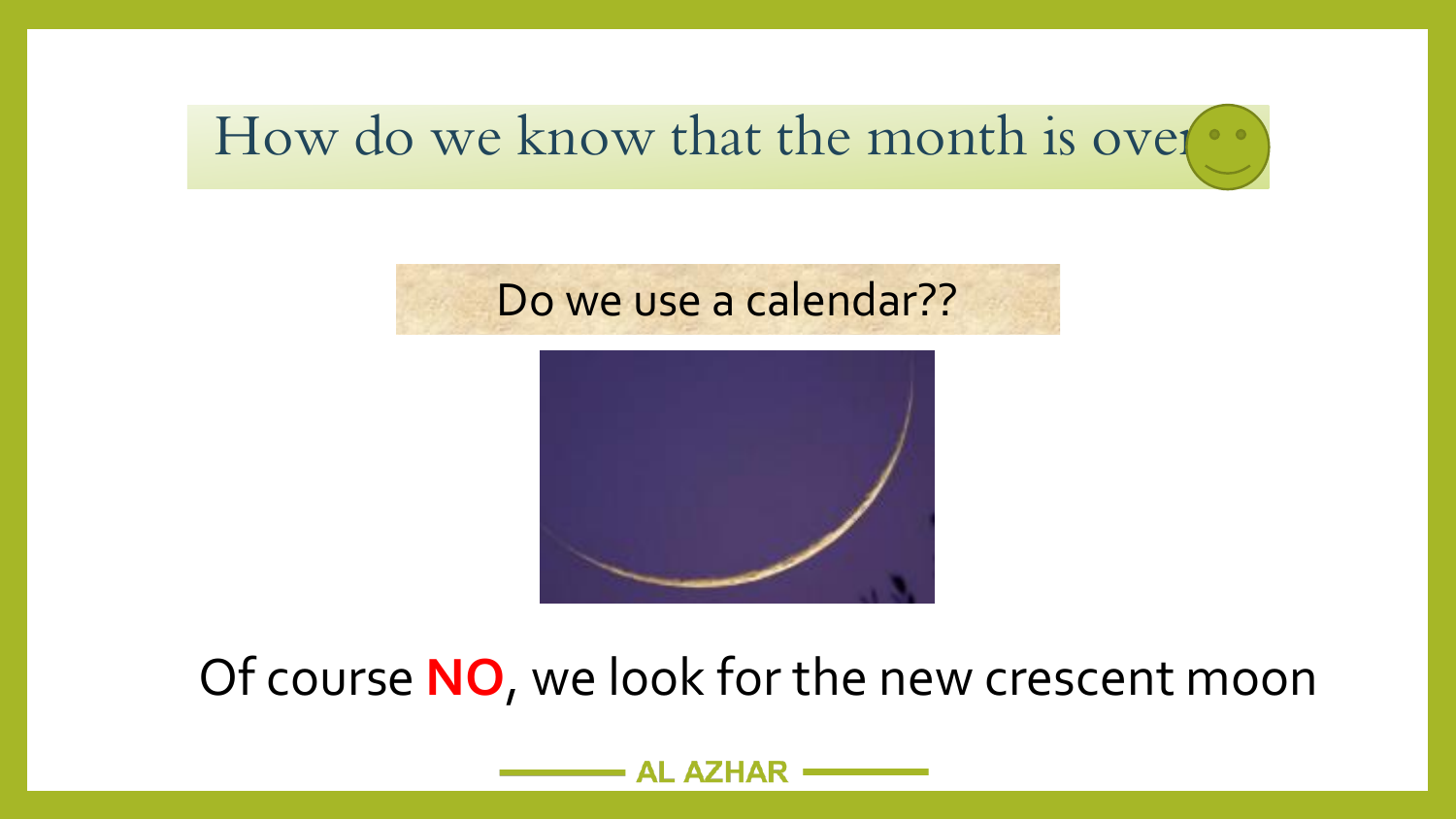## **Do you know what comes after Ramadan?**

When Ramadan is over, first we have to give charity and then we celebrate **EID UL FITR**  with family and friends wishing them